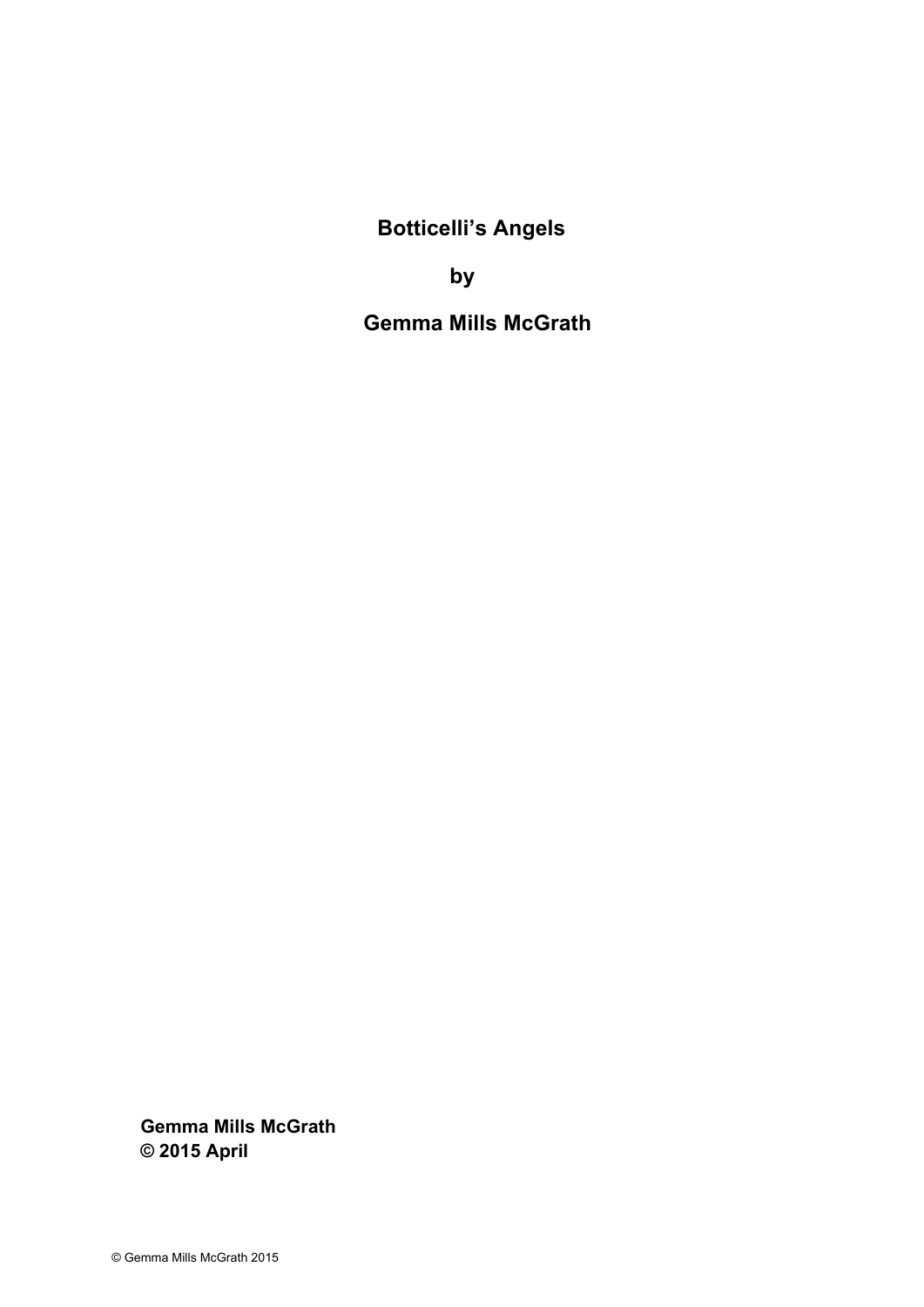## **CAST**

**Frank O'Sullivan** (47) is medium build, super tidy and always well turned out – it's a point of pride bordering on compulsion. He's intensity itself, and looks older than his years though his eyes have a youthful gleam, shining somewhere between madness and innocence.

**Johnny O'Sullivan** (20) is always in jeans, practicing his budding magician skills, and has great musical and singing talents to boot. Slender build and elfin-like, he's got cheeky freewheeler written all over his good looks, and a smile to light up the darkest day.

**Ursula Brown** (26) is a trainee counselor on placement with the Diocese as part of her diploma course. She has pink hair, lives in her scuffed-up DM boots and likes to come across as ballsy. She's brave but is yet to fully develop her emotional intelligence, and can be a little too logical.

**Location** – present day, South East London.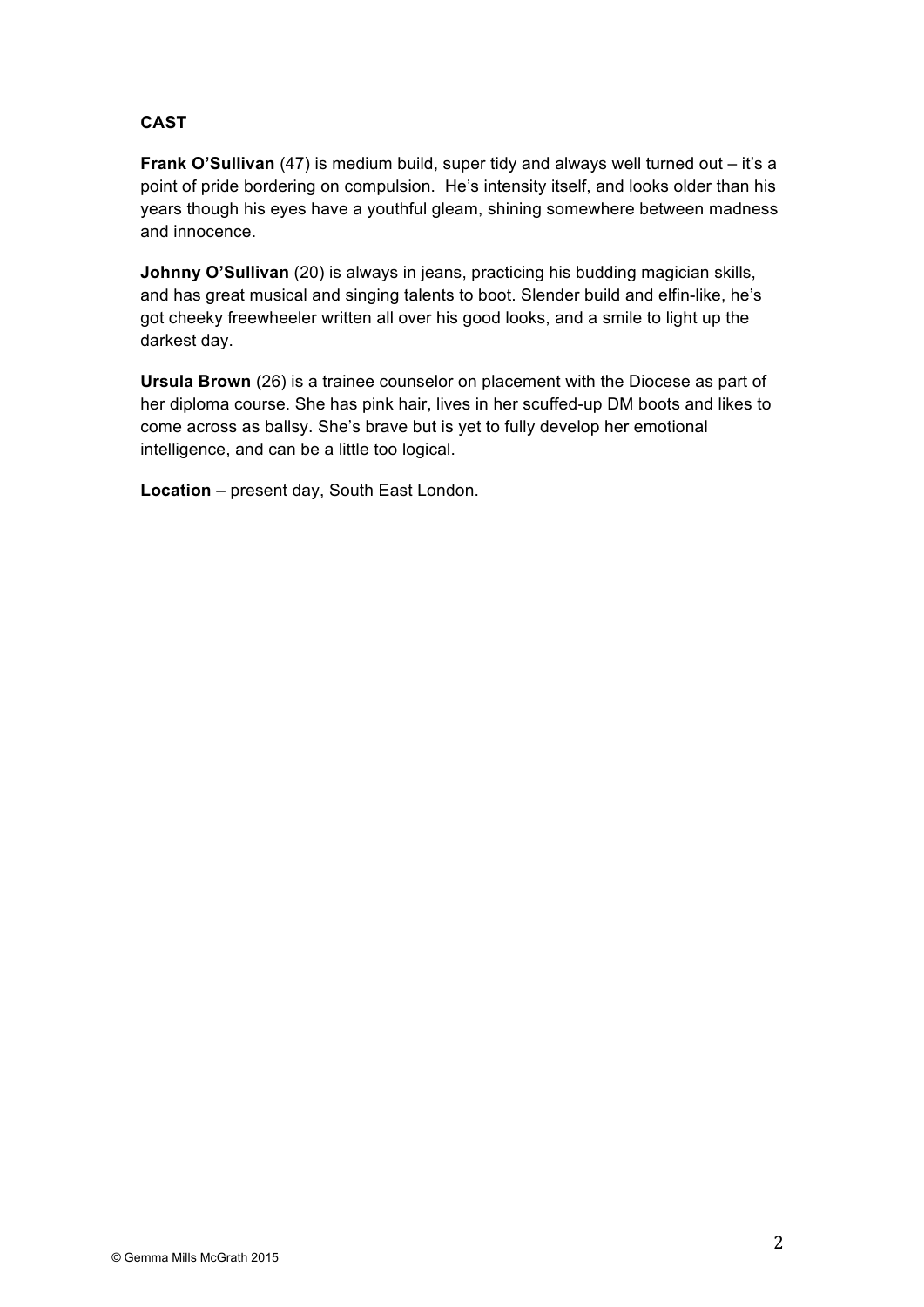### **Act 1 Scene 1** *Frank's flat*

*From an old record player, Nat King Cole's ethereal, Unforgettable, rings out in a drab bedsit crammed to bursting with stuff - books, model animal balloons, a saxophone, a tambourine. You'd be forgiven for mistaking the place for a charity shop - though it's also impeccably tidy.*

*In pride of place, on the main wall, a framed poster of Botticelli's Mystical Nativity – somehow its beauty makes the place all the shabbier.*

*Stage left, bunk beds – on the top bunk, a blue bear that's seen better days, a red heart between its paws and stitched on it, are the words I LOVE YOU.* 

*On the back of the top bunk, hangs an Irish Country Scenes calendar, open at March - sheep on verdant rolling hills, silvery lakes, every possible cliché. The Nat King Cole record clicks off and the needle goes back to his place.* 

*Centre stage, in a suit, is FRANK (47) on a chair shining his shoes to within an inch of their lives. He is intensity itself and despite his weathered face, his eyes gleam a youthful quicksilver.*

*Stage right, in jeans and T-shirt, is JOHNNY (20) leans on a wall, strumming his guitar the opening to Johnny Cliff's, I Can See Clearly Now.* 

**FRANK:** *(Belfast accent)* You've five more minutes – after this pair, I'm done. So, if you can be bothered to fetch them to me, I'll do them. Otherwise, you're on your own…

**JOHNNY**: *(Sings with great feeling)* I can see clearly now the rain has gone. I can see no obstacles in my way…….

**FRANK:** It's all obstacles in my way, how many times have I told you?

**JOHNNY:** *(Belfast accent)* Is not. It's no obstacles. Now, if you don't mind? *(Sings on)* Gone are the dark clouds that had me blind. It's going to be a bright, bright, sunshiny day.

**FRANK:** If there are no obstacles, what's all the song and dance about? I mean, what's there to celebrate, if he's nothing to outwit?

**JOHNNY:** You sure have some skill for breaking a spell and wearing a man down, don't you? I'm sure there's a talent show you can enter for that…

**FRANK:** Look, if you're serious about getting this job, you really ought to make an effort. Now - those shoes? You know what they say - shiny shoes and a neat haircut, maketh a man.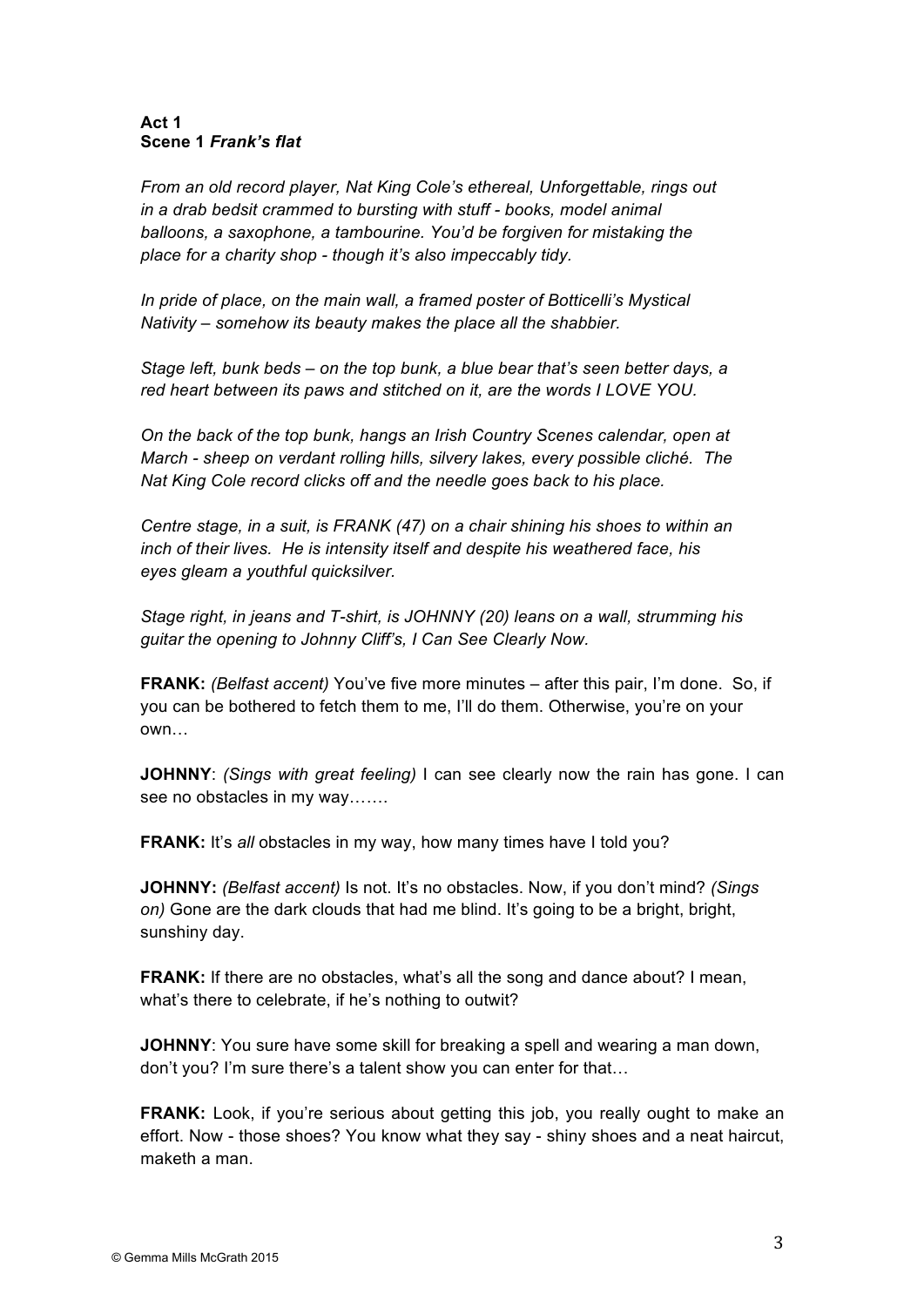**JOHNNY:** Will you stop fussing! My shoes are fine. It's my beady eye they'll be interested in, not the shine on me feet. *(Points at Frank's neck)* What's that bro?

**FRANK:** What?

**JOHNNY:** *(Approaches)* This….just here….down your back….

**FRANK:** Get off me, get off….

**JOHNNY**: Don't move, I got it…

*He pulls a ten-pence from Frank's collar and presents it to him.*

There?

**FRANK**: *(Yanks ten-pence off him)* Will you focus, Johnny?

**JOHNNY:** Ah, focus-smochus….! But there's more….what's this?

*Johnny pulls a string of brightly coloured hanker-chiefs out of Frank's ear.* 

Ta-dah!

**FRANK**: (*Exasperated)* Shouldn't you be getting ready for tomorrow? Why don't we practice your answers together?

**JOHNNY:** I have my answers, thanks very much. (*Picks up newspaper, slides into chair)* Now where was I? Five across. Dark, stony space. Four letters, middle one V.

**FRANK:** Don't know.

**JOHNNY:** You're not even trying.

**FRANK:** I'm no good at puzzles, you should know that by now.

**JOHNNY**: You used to be great at them*.* If you concentrated, you'd get back into it in no time.

**FRANK:** I am concentrating – on me shoes.

**JOHNNY:** You're funny aren't you, for such a grump?

**FRANK:** Grumpy's better than moody.

**JOHNNY**: Is not.

**FRANK:** Is so, and anyway I'm only grumpy because I have to fetch and carry after you.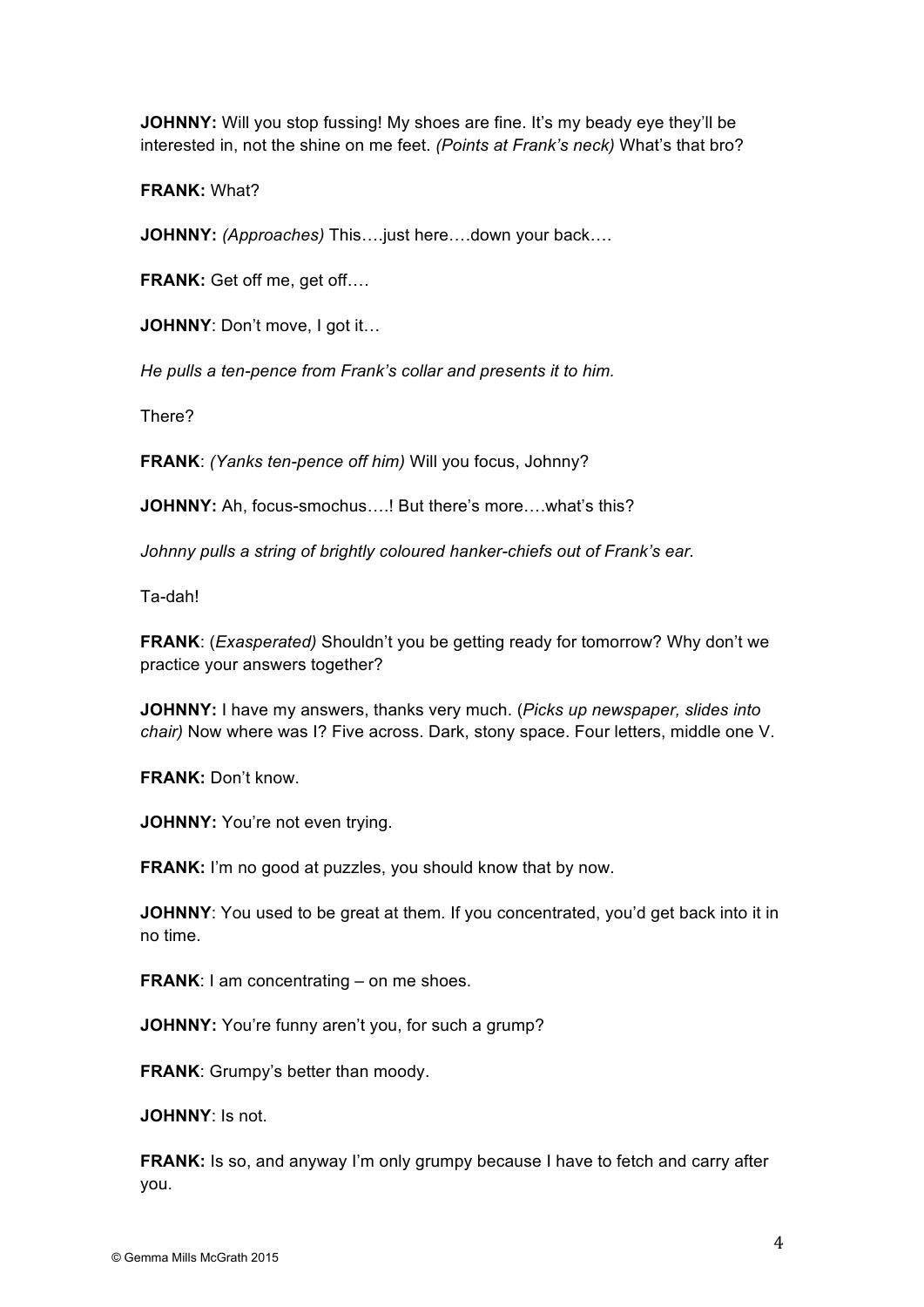**JOHNNY:** That's your choice, I've told you a million times. *(Beat)* Dark stony space….Oh, I know – it's easy-peasy. Cave. *(Beat)* Right. Now. Six down. Settle. Eight letters starts with C…Mmm…

*Johnny sinks deep into thought, biting the end of his pen. Frank spits on his high shine shoes with an admiring glance when, there's a KNOCK on the door – he freezes.* 

**FRANK:** Who could that be?

**JOHNNY:** Colonize….? *(Counts on his fingers)* C.O.L.O.N.I.Z.E! (*Beat)* Yes….! (*Writes in answer)* We're winning here Frankie…..winning, alright.

**FRANK:** Earth to Johnny, hello? Who could that be now?

**JOHNNY:** As if I'd know?

**FRANK:** Well you do live here - even if you do treat the place like a hotel.

*Another KNOCK. Frank looks to Johnny, totally spooked.* 

**JOHNNY:** Open the door and you'll find out! For God's sake, man. Never known anyone who can make such a mountain out of a molehill….and we're talking megamountains. The Himalayas are coming to mind, you know?

*Frank bats his talk away, puts his finger over his lips, which finally silences Johnny who holds up his hands up in surrender.* 

*Frank moves to the door where he puts the chain on, opens it a crack.* 

#### **FRANK:** Yes?

*A fresh-faced, feisty WOMAN (26) with pink highlights and a nose ring, peeks in through the gap in the door.* 

**WOMAN**: *(Well-spoken English accent)* Hi. I'm looking for Frank O'Sullivan.

**FRANK**: That's me, alright.

**URSULA**: *(Shows her ID)* I'm Ursula Brown. I'm an outreach worker for the Diocese that's working on behalf of the Sisters of Mercy.

**FRANK**: *(Goes to close the door)* You must have the wrong address.

**URSULA:** But this is Flat 3a, Perronet House?

**FRANK**: Yes, but there must have been some mistake.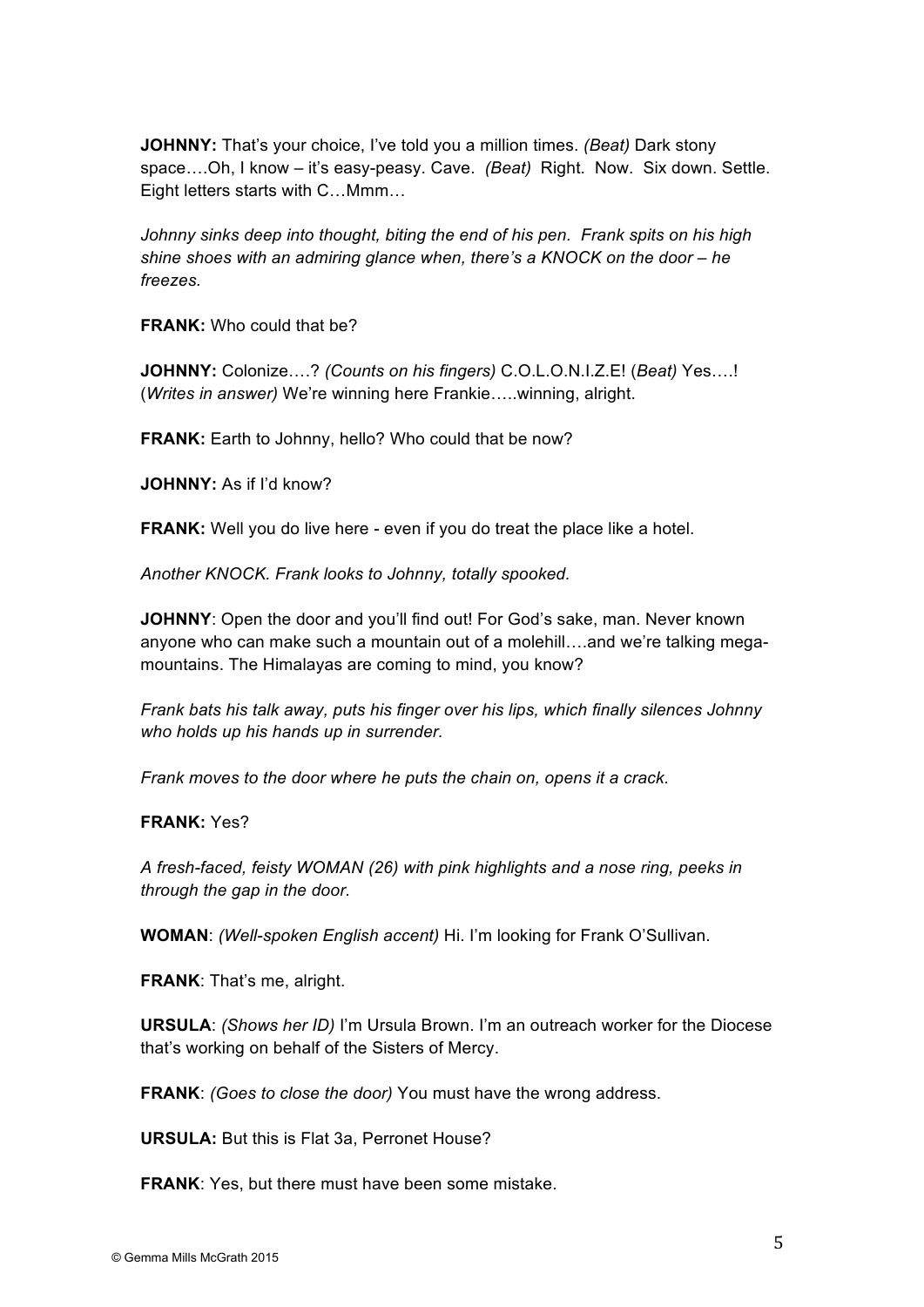**URSULA:** But this is the letter you wrote to us, in reply to the ad?

*Ursula hands Frank a letter over the door-chain - he reads it intrigued, turning to shoot Johnny a look who lifts his hands in a 'search me' shrug before slinking off to hide under the bunk beds, from where he watches the scene unfurl.* 

**FRANK**: *(Unlocks door chain)* You'd better come in. I think I can explain….

**URSULA:** (*Stepping inside)* Thanks.

*Frank can't help stare at her attire - a floaty dress over black leggings and scuffed-up Doc Martin boots that haven't seen a lick of paint in years, done up with purple laces – she smiles broadly at him.* 

**URSULA:** Since you didn't turn up for the appointment and there was no number for you -

**FRANK**: I'm not on the phone.

**URSULA**: Right, so I thought I'd follow up to make sure we made contact. The Diocese is determined to help everyone who reached out for help.

**FRANK**: (*Whisphers, jerks thumb off stage)* Johnny needs help, not me.

**URSULA**: Who's Johnny?

**FRANK:** My kid brother.

**URSULA:** I see.

**FRANK**: He's the one makes all the mess. He's awful untidy, you know.

*Frank tidies up though nothing is out of place – she watches intrigued.* 

*Once Frank's put the paper away, there's nothing to do.* 

*He can't meet Ursula's gaze.* 

*They stand like lemons next to each other in the small space.* 

*A creaking silence builds, then Ursula spots the painting on the wall.*

**URSULA: Botticelli's Nativity?** 

**FRANK**: You know it?

**URSULA:** It's my favourite painting. Got pride of place over our mantelpiece.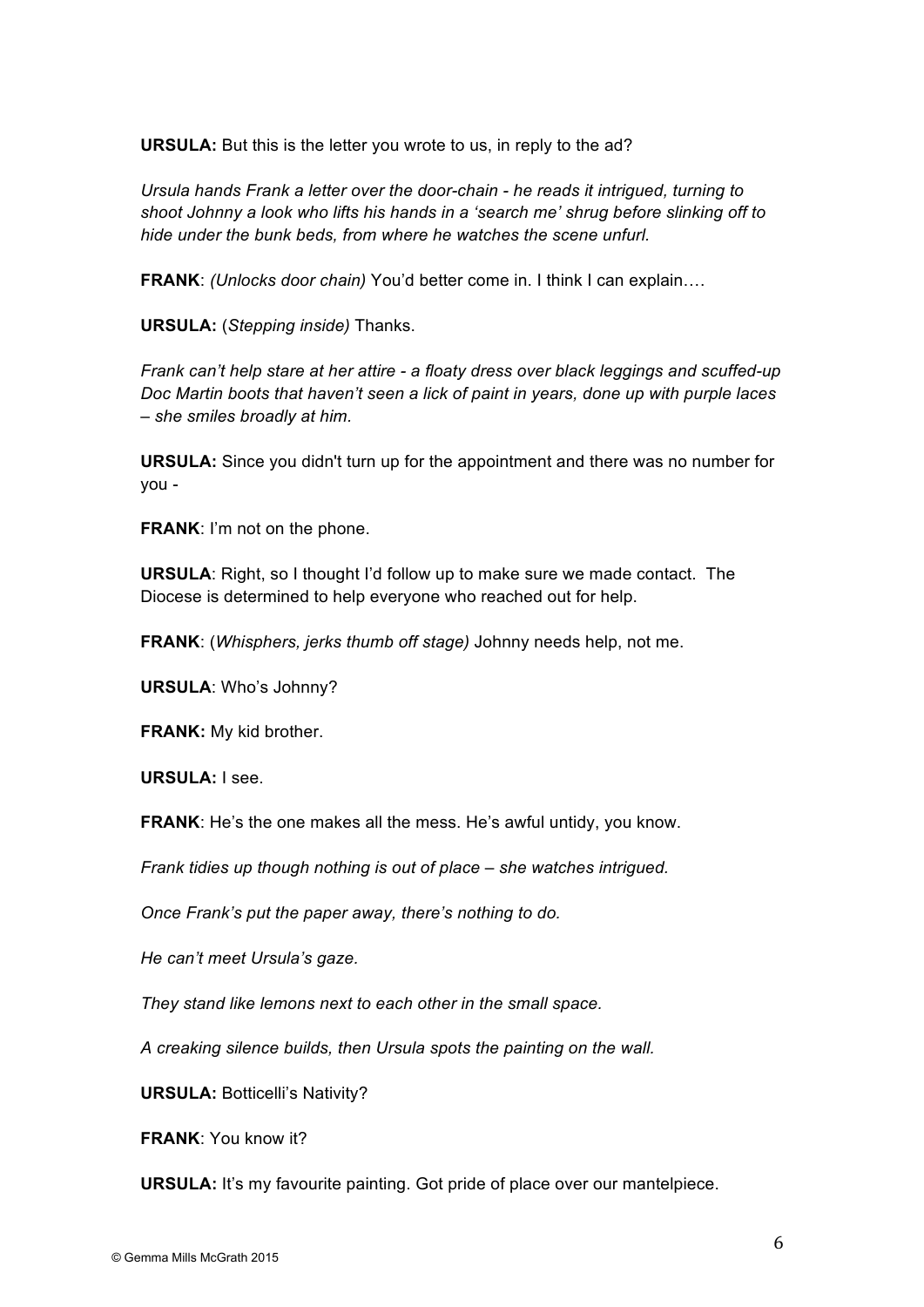#### **FRANK**: Really?

*She nods vigorously.*

Botticelli's my favourite painter.

**URSULA:** Mine too.

**FRANK:** He's such a master.

**URSULA**: Yep.

**FRANK:** I love the angels. (*Points to top of painting*) Dancing into the golden heavens like that. The colours. The movement he's captured. Amazing.

**URSULA:** I love how the angels down here, are hoisting up the distressed men and helping them up so tenderly.

*Frank nods and they stare at the painting together.* 

**URSULA:** So, anyway, this interview? We could do it here, if it's easier?

**FRANK:** Interview?

**URSULA:** The assessment we mentioned in our reply? It's just you talking and me listening – to ensure you get heard. If you're free, we could do it now?

**FRANK**: *(Checks his watch)* Oh my God! Is that the time? I have to get Johnny ready for tomorrow – he's up for this job, see? And he's very disorganized, so I've to nag him the whole time. *(Heads to door, opens it).* I'm sorry but I'm going to have to ask you to excuse me….

**URSULA:** No problem, but take my card so we can arrange for another time.

*She hands it to him – he takes it, wary.* 

The Sisters of Mercy have co-operated fully with the Diocese who are taking the healing process very seriously….

#### **FRANK:** Thanks.

*She exits. Frank closes the door, leans on it, lets out a deep breath.* 

**JOHNNY:** (*From under bunks)* I did tell you not to write in, didn't I?

*Johnny slides from under the bunk-beds, bounces back to Frank who goes to the fridge and takes out a Guinness*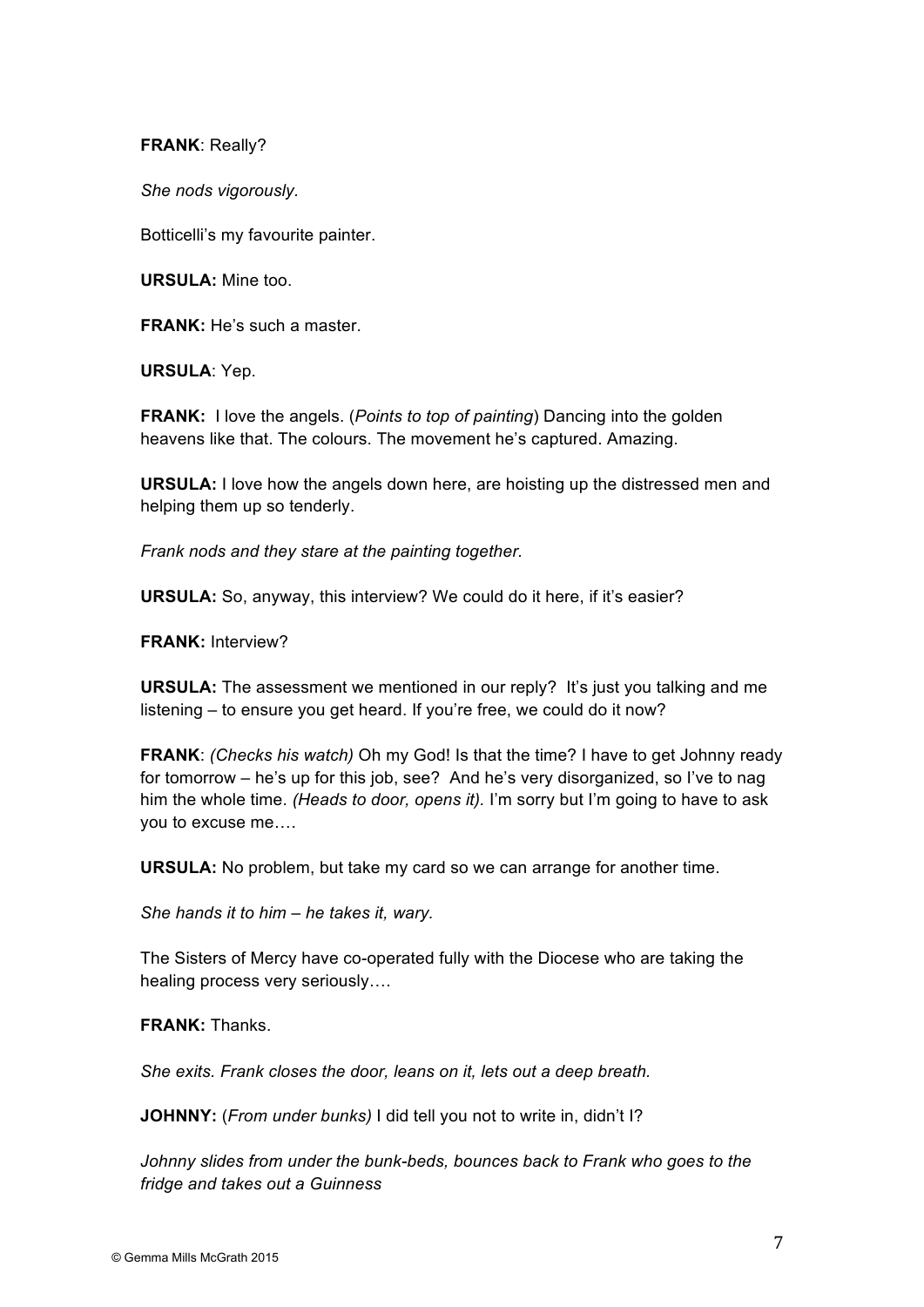**FRANK**: Stop messing. You wrote in. Not me.

**JOHNNY**: *(Picks up letter)* Er…hello? Is that my fair hand? No, I don't think so. I've much nicer writing than that scrawl, thank you very much.

*Frank gets a glass from a cupboard, deep in thought.* 

In fact, I said leave it, didn't I? I said, move on man, it's ancient history. Get some new fish to fry *(picks up blue bear)* and I get said get a hot woman to hold at night and put all this behind you.

*Frank sits at the table staring at the letter.* 

And I also said, they'll want info, and loads of it. And of course, I was right. But would you listen? Would you, my arse. But then, you were never one to let a sleeping dog lie, were you?

*Johnny sits opposite Frank.*

So, what are you going to do?

*Frank cracks open the can of Guinness.* 

There'll be no escaping them now, bro. Be like the Jehovah's Witness. Round every week until you crack, you mark my words.

*Frank looks totally spooked, pours the drink.* 

Seemed nice enough though. Very proper, despite the 'I'm-not-really-middle-class' grunge look. Very English.

**FRANK:** That's probably because she is English, since we are in England.

J**OHNNY**: Need so few words the English, don't they?

**FRANK:** How many years in this country and you're only noticing now?

**JOHNNY:** I know - it just never fails to surprise me is all. Like each word is costing them a fiver and they've to eek them out.

*Johnny picks up Ursula's card off the table, reads it.* 

Ursula. That's a pretty name. Means little bear – or she-bear. In the Latin, like.

*Johnny eyes Frank but he's clearly lost in his own world.*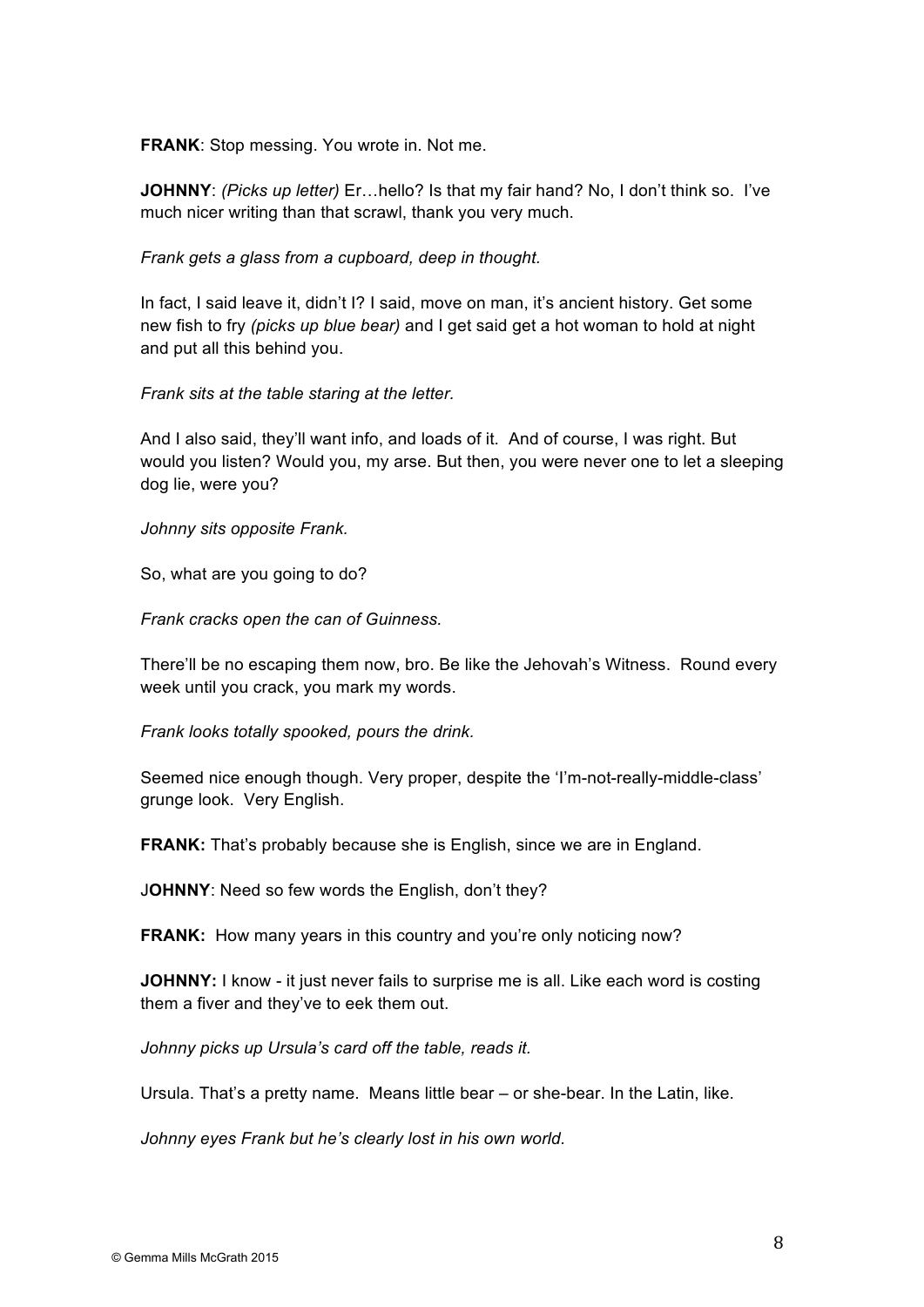Father McStay taught me that. Remember, how he'd foam at the mouth and thrash his ruler down on the desk if we got the wrong answer.

*He mimes thrashing down a ruler Frank nods, mimics it – they share a moment.* 

Anyway, that's what you'll be doing, if you ring your woman back. Foaming and thrashing, alright….foaming and thrashing.

*Johnny puts down the card, picks up his paper, returns to the crossword.* 

**JOHNNY:** Eight letters, aggressive Canadian wild predator. Last letter Y.

**FRANK:** Grizzly.

**JOHNNY:** You're a genius bro, bloody genius.

*Johnny scribbles down the word, then sees Frank holding Ursula's card.* 

**JOHNNY:** Anyway, if you do go, you remember the old rule, right? Get in and get out – fast as we can.

**FRANK**: In and out. Fast as we can.

*Fade to black.* 

## *Scene 2 Office*

*A sparse, simple room. A classical painting on the wall.* 

*Two chairs, a table with tissue box on it, and a jug full of water.* 

*Frank, stressed but trying not to show it, sits opposite Ursula.* 

**URSULA:** I'm so pleased you got back in touch, Mr. O'Sullivan.

**FRANK**: Call me Frank, please.

**URSULA:** OK, Frank. Well, first off I want to congratulate you.

*Frank looks blankly at her.* 

For taking this first difficult step - coming forward is never easy.

**FRANK**: *(Goes for a joke)* You're telling me. But at least there's none of them here so that's something, alright.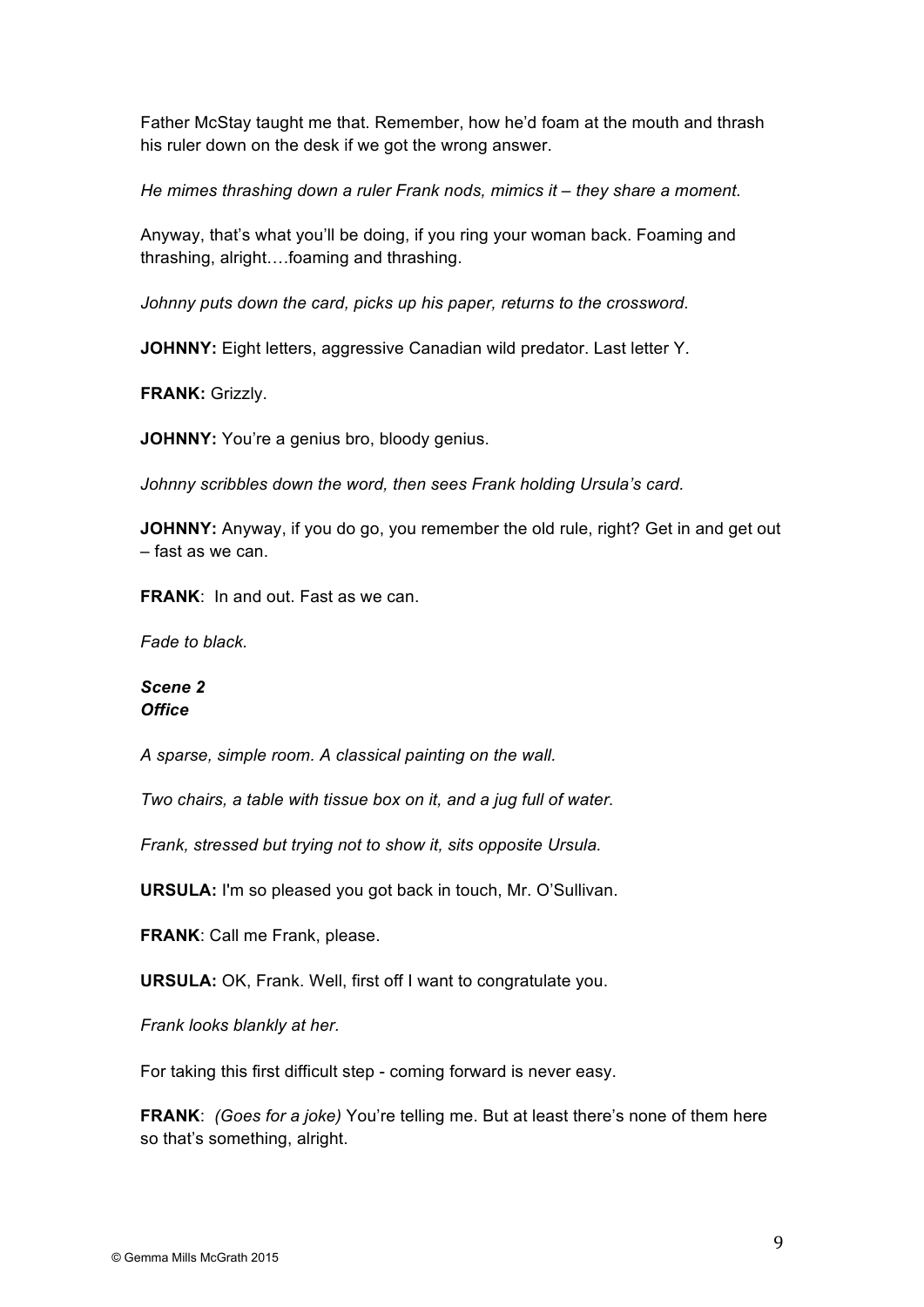**URSULA:** Let me reassure you, I'm not linked to the Order at all. This is voluntary outreach work. It's part of my diploma in counselling.

**FRANK:** So you're not even getting paid to deal with all this?

**URSULA:** No, but getting experience and helping on such a critical project is very important to me.

*Frank just stares at her, trying to look like he gets it but clearly lost already.* 

Anyway, you can just think of me as your first port of call, on this journey to healing.

**FRANK:** Journey to healing?

**URSULA**: Yes, that's the overall aim.

**FRANK**: Right.

**URSULA**: First of all, do you mind me asking where you saw the advert?

**FRANK:** In the Irish Times. Johnny loves the crosswords in that paper. He's great with words so he is.

**URSULA**: Right. But he didn't want to come along today?

**FRANK:** God no, this wouldn't be his scene.

**URSULA**: OK. So, shall we start with you saying a little about yourself?

#### **FRANK:** Me?

*Ursula nods and smiles brightly at him – Frank stalls, not sure what to say.*

**FRANK:** Not much to say. Been over since '82. 30<sup>th</sup> of June to be precise - beautiful sunny day, smooth crossing.

#### *Beat.*

As a boy I dreamt of being a famous painter. Only thing I was ever good at in school.

Still would love to pack in my job and fill my days with paint classes.

What you want and what you get, eh?

*Beat.* 

I used to paint and decorate for a living but I put my back out on a job. So now I zap sex toys with a scanner and they get packed into discreet jiffy bags – so nobody can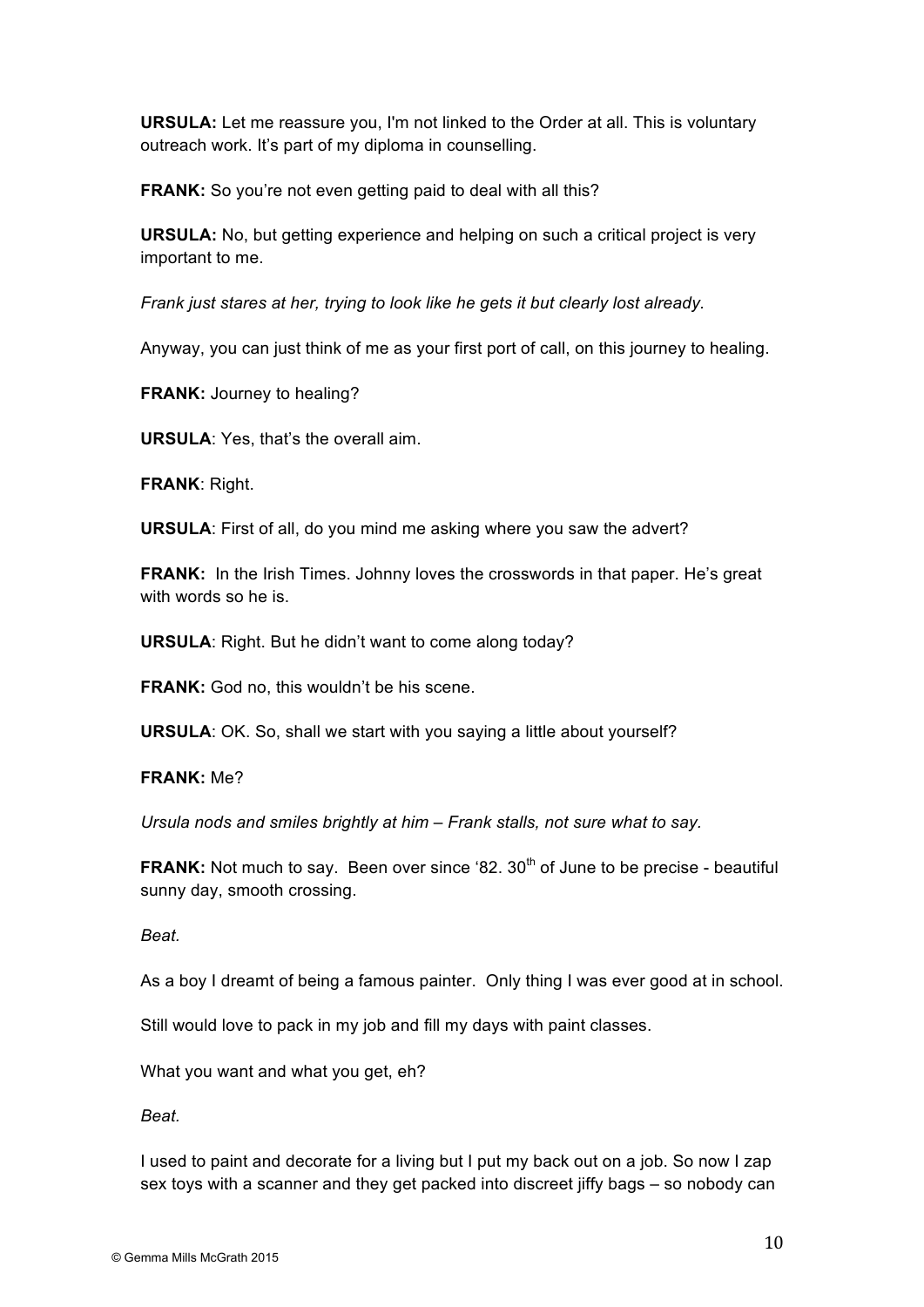tell what's hidden inside. (*Taps side of nose)* Just like the Church all these years, no?

**URSULA:** The Church really does want to reconcile with all those affected.

**FRANK:** I don't know about that.

**URSULA**: How do you mean?

**FRANK:** Doesn't the Church just want to pay us all off to keep them quiet?

**URSULA**: The Church really wants to ensure you get the support you need.

**FRANK:** It's Johnny needs the support, not me. *(Beat)* I'm alright. I've my love of art. Working nights frees me up for gallery visits and talks. You've got to have a passion to get you through, right?

**URSULA:** Absolutely. And I happen to love art. My husband's a professional art restorer and I have a lively interest, through him.

**FRANK:** Really? So, he restores old paintings to their original state?

**URSULA:** It's not an exact science, but they try.

**FRANK:** I'd love to do that. Though there's a lot of controversy over the different methods, isn't there? I read somewhere, that the restoration of the Sistine Chapel totally drained all its colours - what's your take on that?

**URSULA:** I heard the same - that it needed cleaning, but lost tone. From what Mike, my husband, tells me - it's a balance. Anyway, we should really get back to you.

**FRANK:** (*Pointing to a poster on wall)* What's that painting?

**URSULA**: It's a Gozzoli. The Fall of Simon Magus, the rogue magician? (*Points at it*) In the middle there, impressing Emperor Nero that he can fly. But St. Peter and St. Paul are looking on, worried because Simon's powers fail him and he falls to earth and dies.

*Frank nods, searches the painting for something it can't give him.* 

**FRANK:** I don't think I've ever seen it before and believe me I've seen a lot.

**URSULA:** It's not one I knew either but since it was here I looked it up. *(Beat)*  Anyway. The next thing we need to do, is confirm that this is the school you and Johnny were placed in when your mother passed away?

*Ursula takes a photo from a file – puts it in front of Frank who recoils.*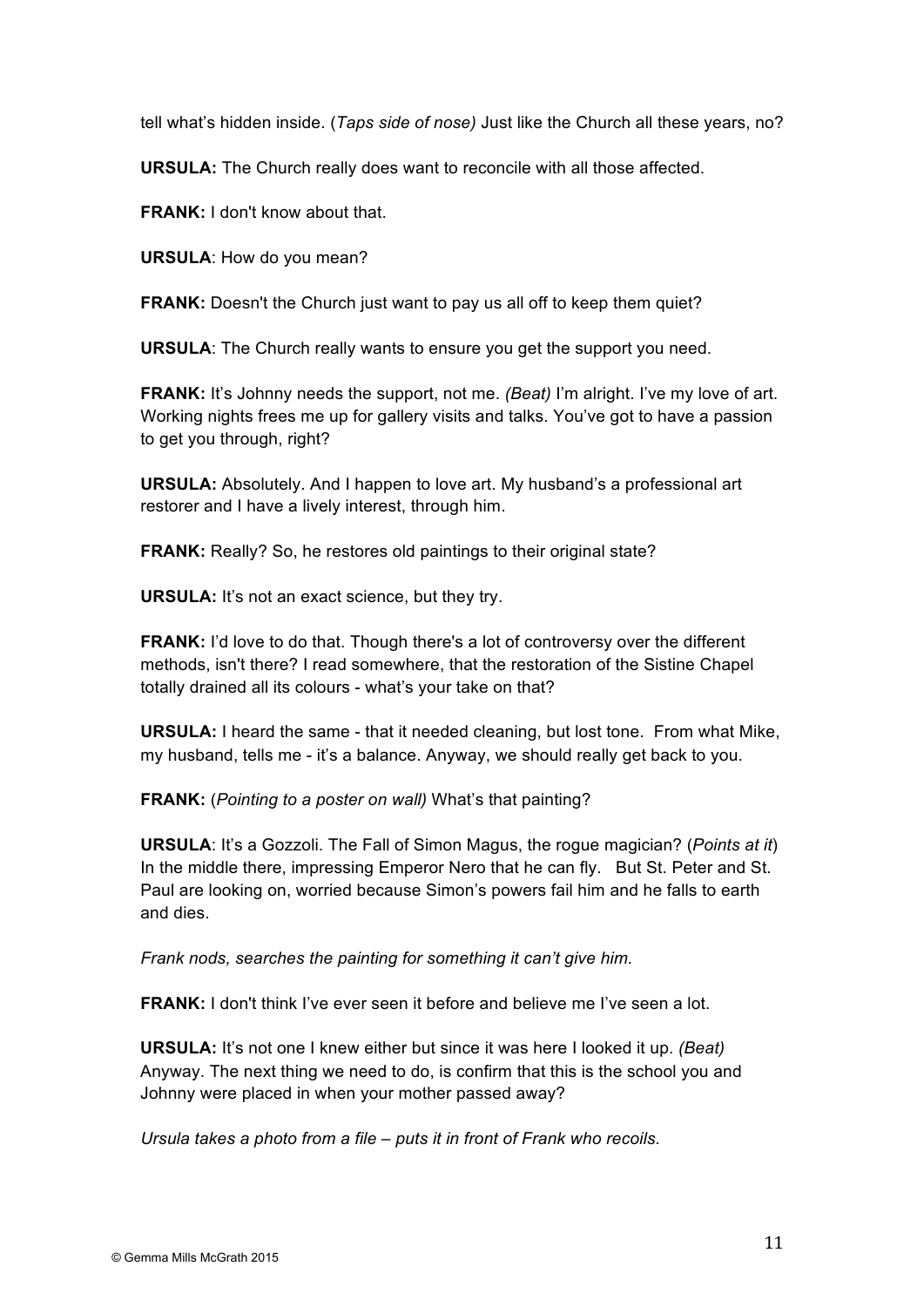**FRANK:** Your letter said nothing about looking at photos of the place or I wouldn't have come, I can tell you that for nothing.

**URSULA**: But as the letter outlined, we have to go through the verification process. I know it's difficult.

**FRANK:** How many schools by that name are there in Dundrum? One, that's how many. And besides, I already gave you the name and description of the nun in my letter, what more do you want?

**URSULA:** But your letter was rather general and if…

**FRANK:** If what? *(Beat)* And if I'm after making all this up, is that it?

**URSULA:** No, not at all….

*Frank storms toward the door – pulls it open.* 

**URSULA:** Look, I can help you. Trust me, please –

**FRANK:** Trust? *(Rounds on her)* Trust me. Those are the exact words she used and more fool me, I fell for it. So don't give me trust - it's a bit rich coming from you people.

**URSULA:** I'm really not linked to the Church. As I said, it's voluntary outreach work….

**FRANK:** Oh, how heroic of you…

**URSULA:** …and the more you tell me, the more I can help.

**FRANK:** I don't need help.I need a very exact sum of money - three thousand, seven hundred and fifty pounds?

*They hold each others' gaze.* 

**FRANK:** Well, can you get it for me?

*Ursula goes to speak only she's mute with confusion.* 

**FRANK**: Johnny was right. (*Turns on his heel)* I should never have come.

*He dashes out, Ursula walks back to her desk, looks through Frank's file, her attention lands on something – she picks up a piece of paper - stares at it in shock, thinks what to do and then in a flash, puts it in her bag and flies out the door.* 

*Fade to black.*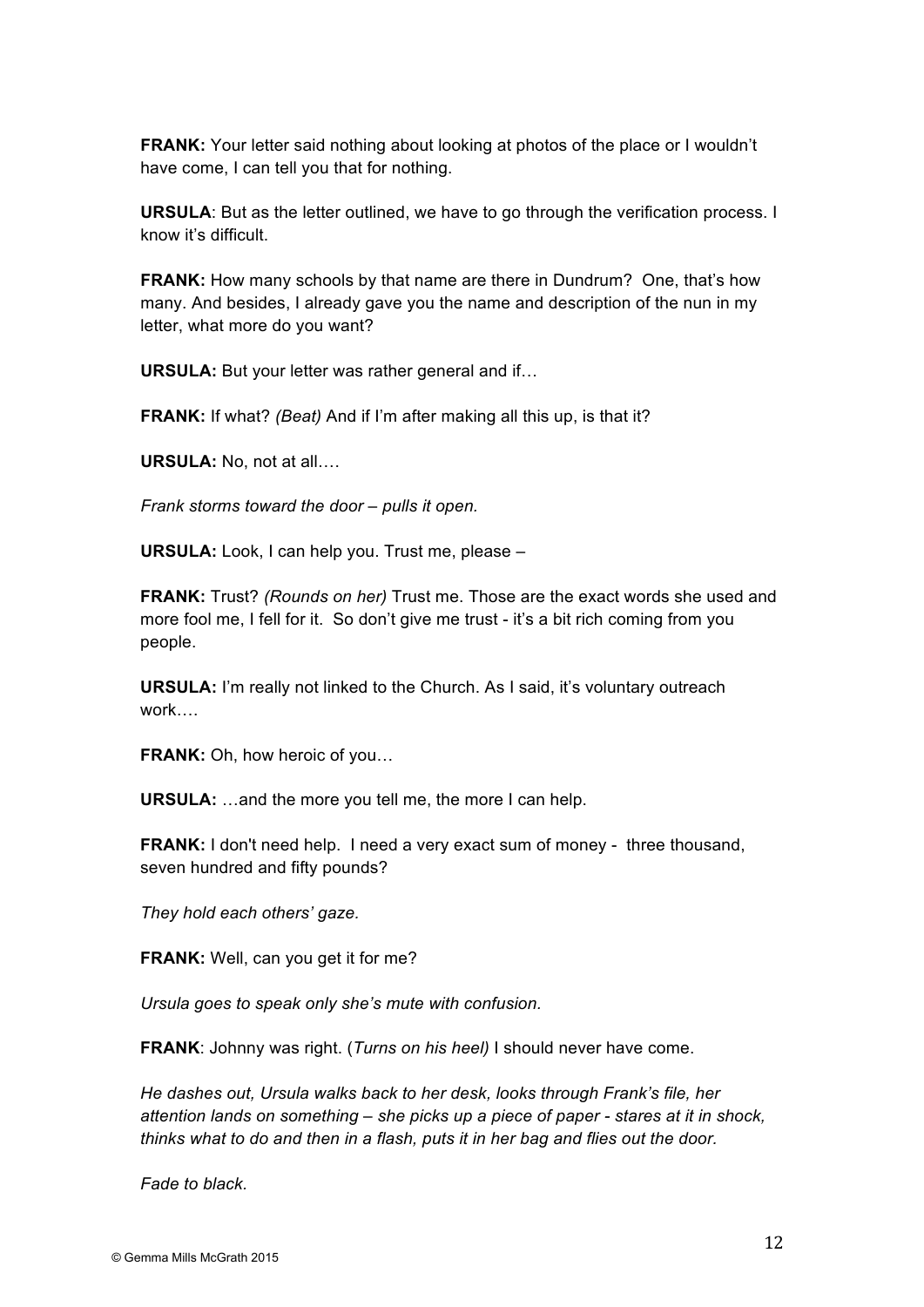# **Scene 3**  *Frank's flat.*

*Johnny is bored, kicking his heels, mooching around the flat looking for something to do, singing a lazy rendition of Lean on Me by Bill Withers……*

**JOHNNY:** *Lean on me…when you're not strong…lean on me..* 

*When an idea strikes – he lines up the linen basket in the centre of the room and makes paper-aeroplanes out of the newspaper aims them into the basket – one goes in.* 

## **JOHNNY:** Yes!

*He does a few more but they miss. So he takes his socks off and throws them both in and puts on super-fast Irish commentator voice.*

And it's a goal for Ireland! A great shot by MaCafferty but will it be great enough to win the match and can he hold his nerve and get a hat-trick…?

Johnny goes to recover the socks from the basket and is taken aback at what he *finds -*

**JOHNNY**: What's this?

*He pulls out a packet with a photo of a buxom woman on the front.* 

Sister of Mercy…..?

*He pulls out a black outfit – holds up a nun's habit against his body.*

Oh my, oh my…..you sly old dog, Frankie.

Would never have thought you'd be into the kinky stuff…

*He pulls it over his T-shirt and jeans and finds a wimple and puts that on too, laughing as he goes.* 

So you're slipping over to the dark side, are you bro? That's totally cool with me….you sly, sly old dog though!

*Then Johnny pulls on the fishnet stockings – really getting into it.* 

*Then he finds a whip and starts to flog the laundry basket with it.* 

Get back, will you get back and say your Hail Mary's…you wicked boy!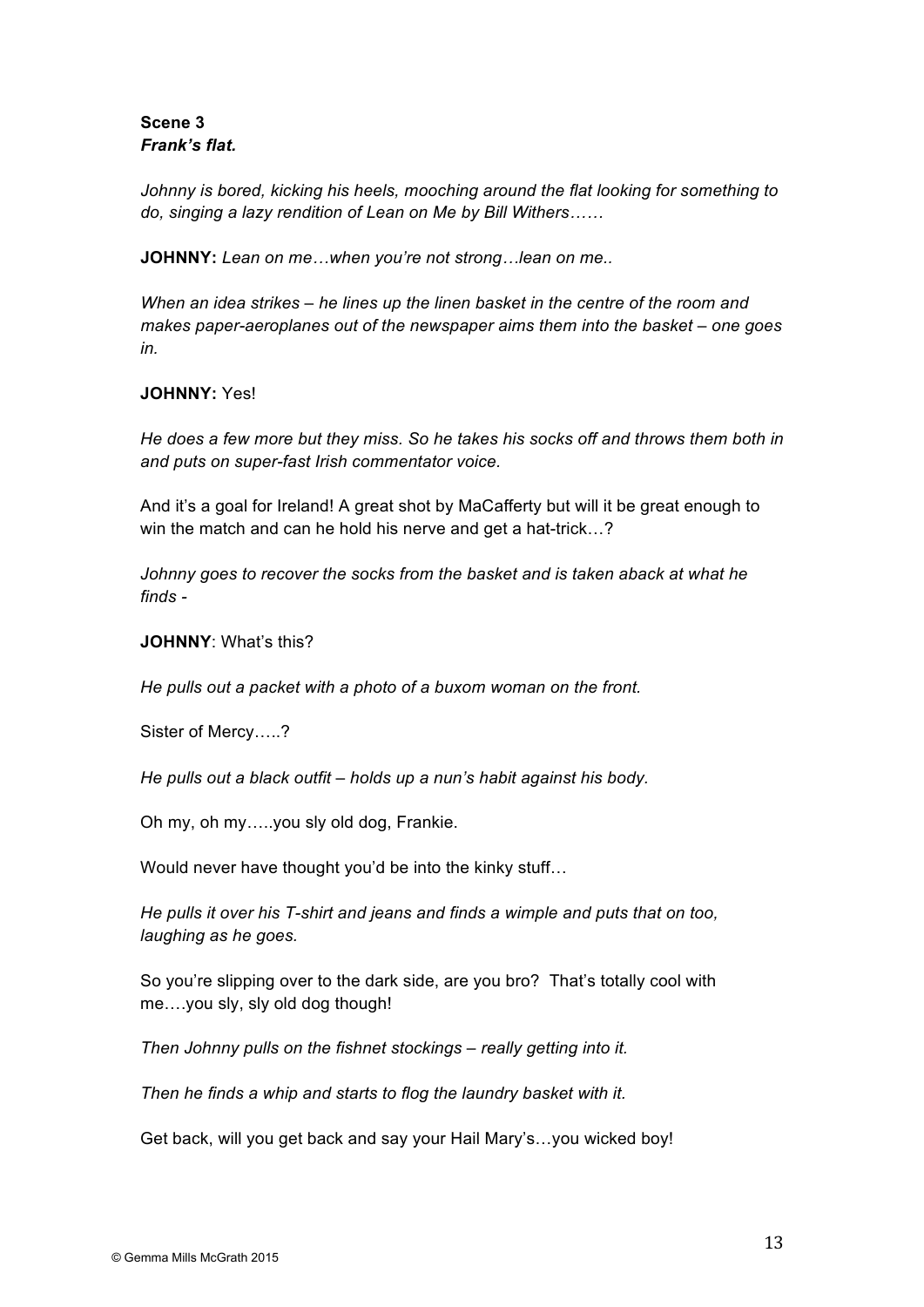*Then looks down at himself and laughs, sings into the whip handle - Bill Withers' Lean on Me - devotional, deep Gospel style eyes shut.* 

**JOHNNY:** *(Sings)* Lean on me...when you're not strong... I'll be your friend. I'll help you carry on.

*Just then Frank enters, raincoat soaked with rain, stares in total shock at Johnny.* 

**FRANK:** What in God's name?

*Johnny turns to stare in shock at Frank but front it out by blasting out another verse at Frank, to front out his surprise.* 

**JOHNNY:** (*Sings)* For it won't be long before I'm gonna need, someone to lean on…..*(Tailing off)* You're back early…..

**FRANK:** Take it off.

**JOHNNY:** So, how was the little bear-woman?

**FRANK**: (*Shouts)* Take it off!

**JOHNNY:** I was just trying to send out good vibes to you, is all.

**FRANK:** *(Shouts louder and louder)* Take it off! Take it off! Take it off!

*He slides down the wall and curls into ball.* 

*Johnny freezes, totally thrown, pulls off the costume as if it were burning his skin.* 

**JOHNNY:** (*Inches toward Frank)* It's off. It's gone. Look, see? I'm sorry, bro.

*Frank stands, takes a deep breath, barely registers Johnny*

Guess we both have different ways of dealing with it, you know?

*Frank opens the fridge, gets out a can of Guinness, cracks it open.* 

I'm really sorry, OK?

**FRANK**: I don't want to talk about it.

**JOHNNY**: OK. (*Beat).* Why didn't you tell me you'd got it?

**FRANK**: What did I just say?

**JOHNNY**: But I'm not 'talking about it', I'm just asking - why you didn't show it to me?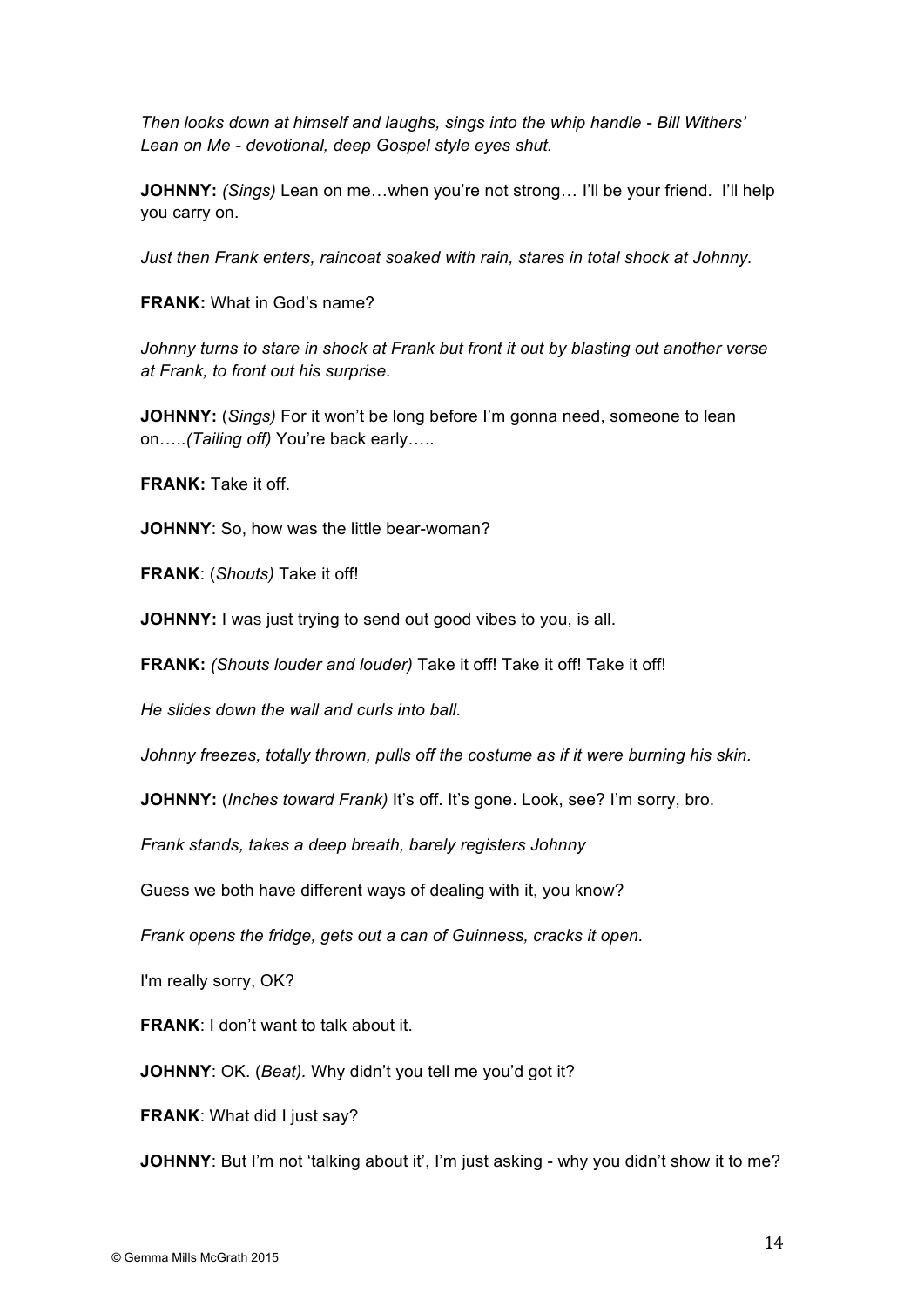**FRANK:** Because I don't tell you everything, that's why, OK?

J**OHNNY**: And there was me, convinced you did.

*Frank sits by the table, drinking. Johnny comes over, tentative.* 

**JOHNNY:** *(Tries to joke)* So.... are we rolling in the money?

**FRANK:** Told you a thousand times, I'll never taint myself with their money. I just need enough, as well you know**.** *(Beat)* What about you, how did it go today?

**JOHNNY:** Who cares if it comes from the Vatican coffers or the Department of Social Services? It's all money, isn't it?

**FRANK:** I have my principles. Now - how did it go?

*Johnny looks away, shrugs.*

How did it go?

**JOHNNY:** It didn't. I didn't go. Sorry, bro.

**FRANK**: *(Rounds on him)* You didn't go? *(Beat)* No, of course you didn't. I mean, why help your only brother out when you can stay home and prance around instead?

**JOHNNY:** I've my principles too, even if you never bothered about them.

**FRANK:** You can't compare the two.

**JOHNNY**: You said you'd always look after me.

**FRANK:** That's not fair, and you well know it. I've always looked after you. I've done all sorts Johnny, to keep the wolf from the door….even when we didn't even have a damned fucking door. All sorts, remember?

*Johnny's caught out, looks ashamed.* 

Exactly. So, don't twist this because this is the third time in as many weeks you've had a chance at a job and you've run the other way….

**JOHNNY**: I don't want any other job. I'm a magician and if I can't do my magic, then there's nothing.

*Johnny pulls his shoes on and throws his jacket on.* 

But don't worry, I'll be gone for good since that's what you want.

**FRANK:** You can't go out in this. You'll catch your death....